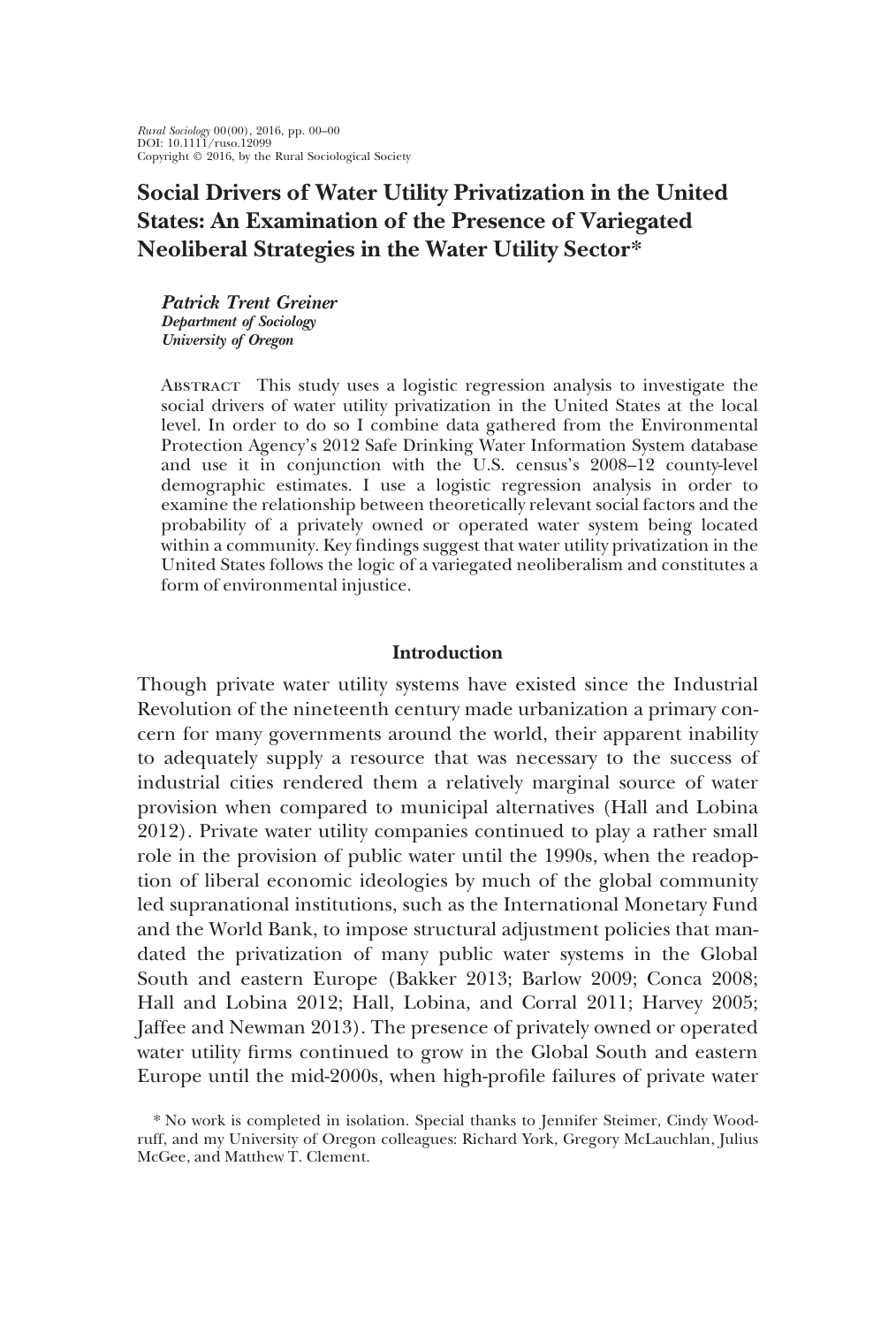utility companies, such as the "water war" in Cochabamba, led to a seemingly global rejection of private water utility provision on both ideological and practical grounds (Bakker 2013; Barlow 2009; Hall et al. 2011; Jaffee and Newman 2013). As the unpopularity of water utility privatization rapidly spread, many private water utility firms asserted that they intended to focus on expanding their business in North America, Europe, North Africa, and China (Hall et al. 2011). In some respects these renewed privatization efforts have been less than fruitful, as even in these regions business opportunities for private water utility firms have been dwindling (Hall et al. 2011). However, some studies have found that the total population of individuals served by private water firms has continued to grow, and that in the United States in particular a significant number of municipalities are turning to private water utility providers and managers (Arnold 2009; Bakker 2013; Food and Water Watch 2010, 2012a; Jaffee and Newman 2013; Masons 2011; Varghese 2007).

The aim of this study is to investigate the social drivers of water utility privatization in the United States. In order to do so I use a crosssectional logistic regression to explore the effect that variation across county-level demographic characteristics has on the likelihood of water utility system privatization during 2012. The subsequent analysis draws on previous sociological and geographical literatures in order to develop an understanding of water utility privatization and publicprivate partnerships as a form of environmental injustice and economic predation. I argue that the loss of public control over water utility systems suffered by economically and politically disadvantaged communities, which often leads to potentially prohibitive rate increases and public health problems that arise as a result of poor service (Arnold 2009; Food and Water Watch 2012a, 2012b), constitutes a form of environmental injustice.

# Literature Review

Following the resurgence of liberal economic ideologies in the 1980s, the international community began to intensely pressure governments around the world to eliminate their involvement in market processes to whatever extent possible (Harvey 2005:87–98). In many instances, international economic pressure to transfer the ownership and operation of government assets into the hands of private entities manifested itself in the International Monetary Fund's or World Bank's mandated privatization of the water and sewage utility systems of large cities in nations of the Global South and eastern Europe (Bakker 2013; Barlow 2009;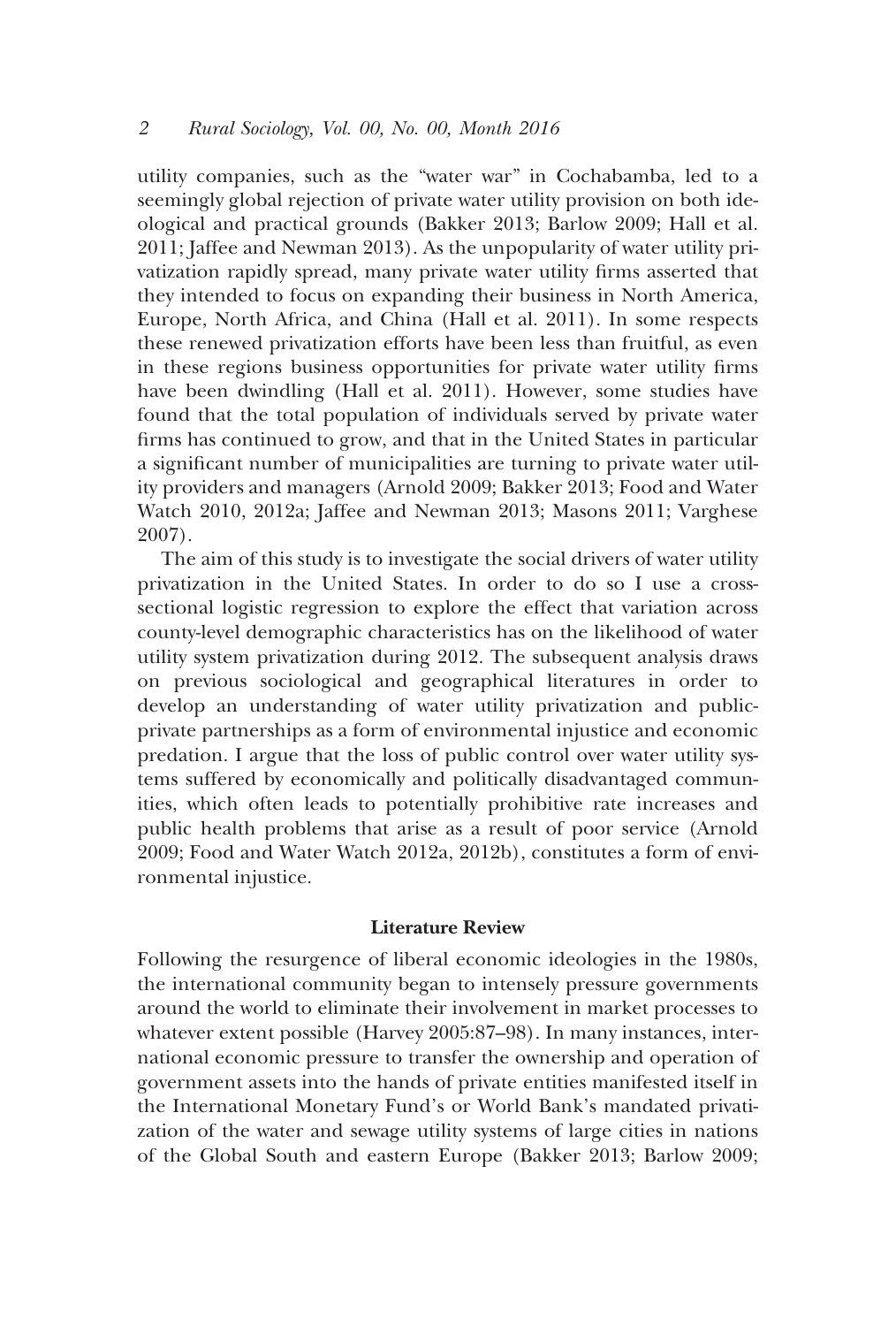Conca 2008; Hall and Lobina 2012; Hall et al. 2011; Jaffee and Newman 2013). This trend of water utility privatization was deeply contested in most instances and, perhaps as a result of this contestation, was granted a significant amount of attention by the academic community (Ahlers, Schwartz, and Perez Guida 2012; Barlow 2009; Boelens et al. 2012; Castro 2008; Conca 2008; Jaffee and Newman 2013; Tan 2012; Torres 2012).

Much of the scholarship concerning water utility privatization has noted the failure of private water service providers to achieve the goals that proponents of privatization initially cited as the purpose of such projects. For example, expansion of water provisions to financially impoverished areas and populations in a manner that was safer and more efficient than techniques employed by the public sector was never achieved and rarely even attempted (Ahlers et al. 2012; Bakker 2005; Barlow 2009; Castro 2008; Hall et al. 2011; Tan 2012). Additionally, research concerning water utility privatization has found that acts of enclosure are typically followed by drastic increases in the cost of services, and notes that these expansive price hikes are necessary if the firms involved wish to maintain levels of profit deemed reasonable (Barlow 2009; Castro 2008; Food and Water Watch 2010; Hall et al. 2011). For example, the nonprofit organization Food and Water Watch has noted that an examination of the 10 largest water utility system sales in the United States revealed a 15 percent per year increase in the average rates paid by consumers for the first 12 years following privatization (Food and Water Watch 2010:7). Further, Karen Bakker has noted that the widespread failures of water utility privatization can often be attributed to the inherent nature of water as an "uncooperative commodity," a term meant to indicate that water is one of many natural resources with physical characteristics that make it difficult to be enclosed, transported, and distributed by privately owned firms while still allowing for an acceptable level of profit to be generated (2005:559).

Despite the difficulties that accompany the privatization of water utility systems, which are now widely recognized, and the general assumption of a decline in water utility system privatization among the academic community, the size of the global population served by private water companies, as well as the number of such companies, has continued to increase (Arnold 2009; Bakker 2013; Food and Water Watch 2010, 2012a; Jaffee and Newman 2013; Masons 2011; Varghese 2007). Though they have not received the same attention from the academy and the media as instances of privatization in the Global South, instances of water utility privatization are common in the United States as well, which is evidenced by a 2007 study that found that nearly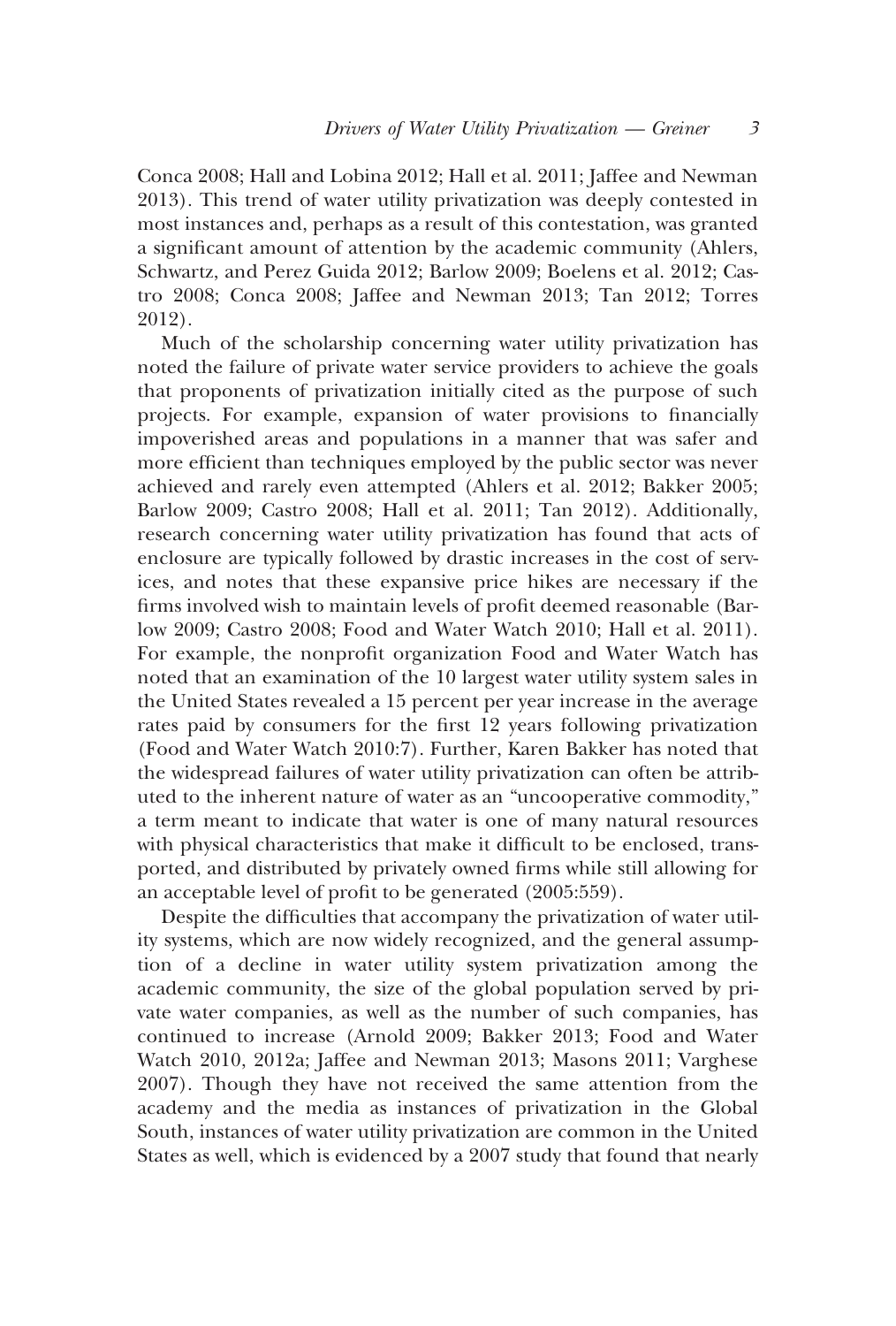600 cities held contracts with private water utility service providers in the United States (Varghese 2007:2). Similarly, though its study was not comprehensive, Food and Water Watch found that at least 144 water systems were privatized in the United States between 1991 and 2010 (2010:2).

The continual privatization of water utility systems in the United States, and other relatively wealthy countries, in the face of the broadly recognized inadequacies of privately run water systems raises an important question that the current body of literature has yet to answer in an empirical manner. Namely, what social factors drive the relatively wealthy municipalities of the United States to privatize their water utility services?

This study aims to close the gap in the literature concerning the privatization of water systems in the United States. Broadly speaking, I attempt to achieve this outcome by exploring the relationship between countylevel demographic factors and the probability of municipalities and other public organizations, within these counties, of housing a privatized water utility system in 2012. Since the specific time at which water utility systems transitioned from private to public ownership is not identifiable within the available data, and because the aim of this study is to examine the across-unit relationship between social factors and the likelihood of water utility privatization within U.S. communities, I perform the following analysis using a cross-sectional logistic regression.

Though I discuss choice of the United States as the focus of this study in greater detail below, it is worth briefly noting that studying the privatization of local water utility systems within the United States is ideal because it grants us insight into the logic of neoliberal capitalism as it pertains to the management of scarce natural resources in wealthy nations during the twenty-first century. Further, considering the myriad social difficulties that arise following the privatization of water utility systems, I postulate that such occurrences are potential instances of environmental inequality and examine the available data in order to understand which communities are most likely to be subjected to the enclosure of their water resources in the United States. Finally, the location of this study sheds light on the current question of whether the management of water and other publicly necessary resources has entered a postneoliberal state, or whether—as Bakker (2013) and Brenner, Peck, and Theodore (2010) argue—neoliberalism within the twenty-first century must be understood not simply as a state or international regime that is unilaterally present or absent but as an economic project that is applied in spatiotemporally deliberate ways directly tied to prospects of financial success and extractive capacity.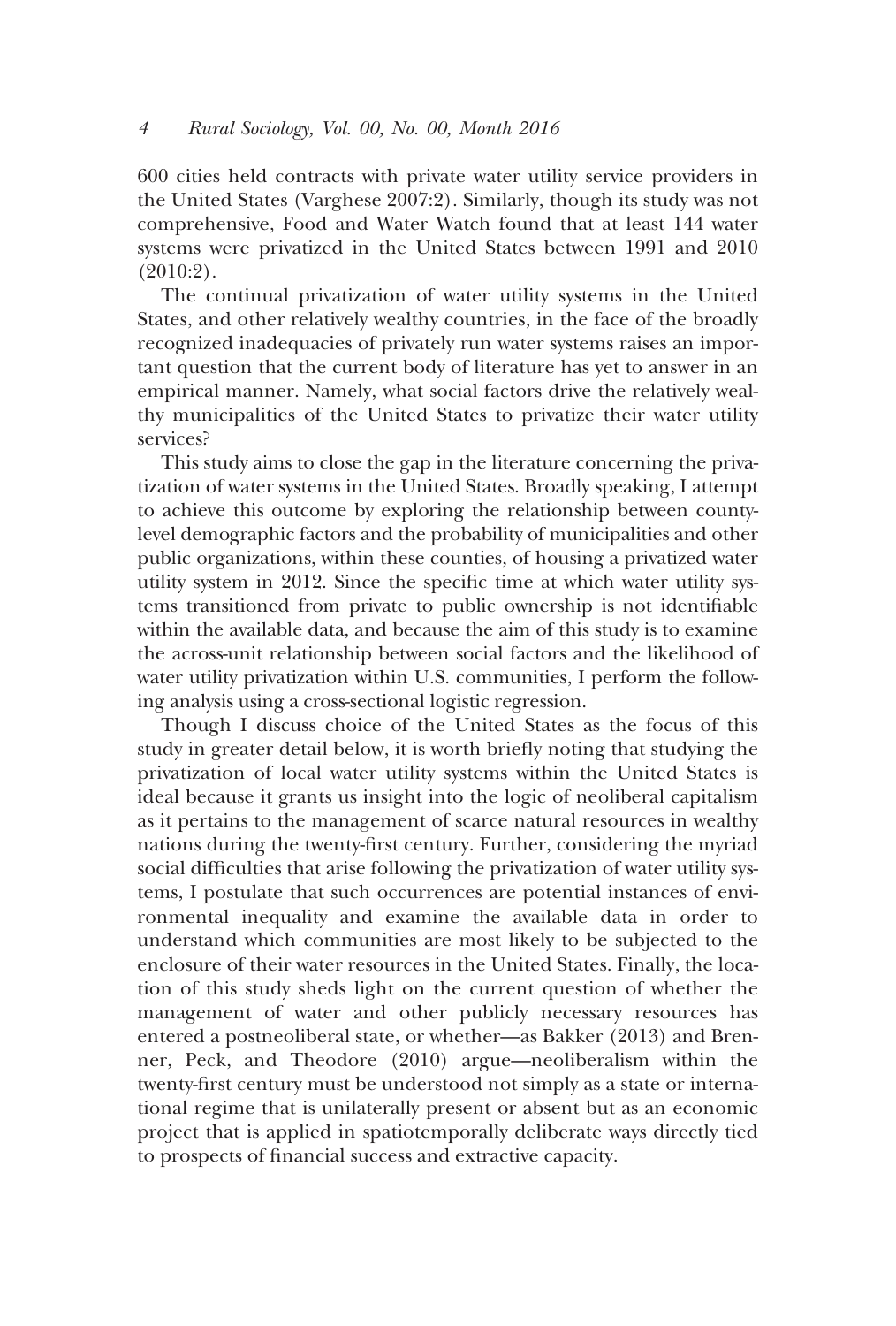According to Bakker (2013)—who directly applies the broader theoretical concept of variegated neoliberalism (Brenner et al. 2010) to the arena of municipal water resource management—the transition of water utility privatization projects from low-income, high-risk countries of the Global South to high-income, low-risk cities located in middleincome countries does not represent a retreat of neoliberal logics, but their refinement. More specifically, rather than seeking the ubiquitous conversion of public utility systems, we should expect to see private water utility companies, such as Veolia or Bechtel, attempting to acquire those water utility systems most likely to be profitable to them, and within communities least likely to be ideologically opposed to their presence (Bakker 2013). Such a refinement of neoliberal strategies would simultaneously enable private water utility providers to extract greater revenue from customers who have the financial means to pay for rate increases, however uncomfortably, and to leave those water utility systems in less lucrative locations to the care of state utility providers (Bakker 2013).

Though Bakker (2013) does not employ her framework to analyze the complicated history of water utility privatization in the United States, many of the cities in the United States fit the description of the relatively high-income, politically low-risk targets that Bakker describes. As a result, this study extends the concept of variegated, or spatially refined, neoliberalism to the United States in order to explore the extent to which such a concept can be used to understand the acquisition of publicly owned water utilities by private entities.

It is important to note that other scholars have posited that the past increases in the number of privatized water utility providers in the United States can be explained by way of municipal economic constraint, and that recently occurring privatization can best be understood as the result of the Great Recession putting many smaller cities into precarious economic situations, which has subsequently prompted them to consider granting private water utility providers control of their water systems (Castro 2008; Food and Water Watch 2010, 2012a; Hall and Lobina 2012; Hall et al. 2011; Jaffee and Newman 2013). While such views are far from incompatible with the concept of variegated neoliberalism, they do not wholly align with the concept either. Generally, studies that explain the recent occurrences of water utility privatization in the United States outside the framework of variegated neoliberalism do so in one of two ways. First, the recent cases of privatization within the United States are depicted as the result of a type of neoliberal inertia from a bygone era in which this economic ideology was hegemonic and unilaterally applied (Hall and Lobina 2012; Hall et al. 2011). And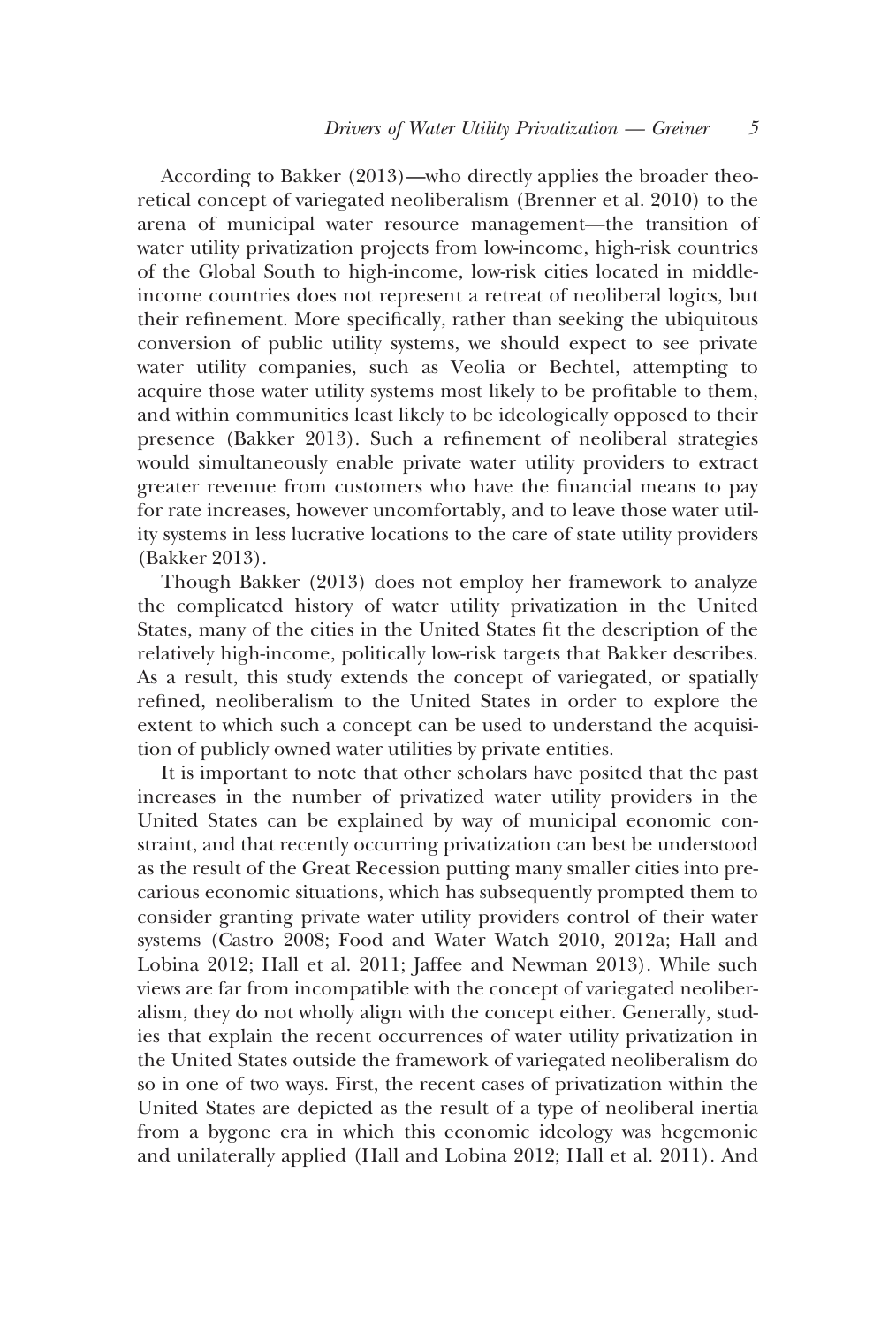second, the instances of U.S. water utility privatization are assumed to be aberrational cases of enclosure in a field where the neoliberal ideology is largely seen as having been beaten back to the point of existing only as a minor, insignificant specter, which might regain preeminence if not watched for. In these cases neoliberal logic is seen as having been withdrawn from the water utility sector, but as still being at large elsewhere in the global economy (Castro 2008; Food and Water Watch 2010; Jaffee and Newman 2013). Neither of these explanations of recently privatized U.S. water utilities assumes that such instances represent a spatiotemporally specific application of neoliberal processes inherent in neoliberal capitalism itself, and, in this sense, both differ significantly from variegated neoliberalism.

Whether the contemporary privatization of U.S. water systems is the result of Bakker's refined neoliberalism (2013) or simply the outcome of recession-weary cities seeking new sources of revenue (Food and Water Watch 2010, 2012a; Jaffee and Newman 2013), the negative impacts of these occurrences can best be theoretically understood through the use of David Harvey's (2003) refinement and extension of primitive accumulation (Marx 1867)—accumulation by dispossession. As Harvey explains, accumulation by dispossession is one of many responses by capitalist firms to the problem of overaccumulation, wherein a firm finds new outlets for investment by extending into previously existing, noncapitalist sectors of the economy (2003:140–42). While Harvey's accumulation by dispossession has been regularly employed to interpret the transfer of publicly owned water systems into the hands of private corporations within the Global South (Bakker 2010; Jaffee and Newman 2013; Mingqian 2011; Torres 2012), far fewer academic works have applied this concept to the enclosure of public water utility systems in the United States (Jaffee and Newman 2013).

In keeping with the conceptualization of water utility system privatization as a form of accumulation by dispossession, this study understands the enclosure, or privatization, of publicly owned and managed water utility systems to be an instance of environmental inequality. Here, I utilize Pellow's (2000) notion of environmental inequality, a concept that "focuses on the broader dimensions of intersection between environmental quality and social hierarchies" (582), for a number of reasons. First, as mentioned above, the privatization of water systems has been found to be associated with drastic increases in service rates in many instances in the United States (Arnold 2009; Food and Water Watch 2010). Specific examples of such price hikes can be seen in the cases of Bensalem, Pennsylvania; Edison, New Jersey; and Hawthorne, California, where annual rate increases of 28 percent,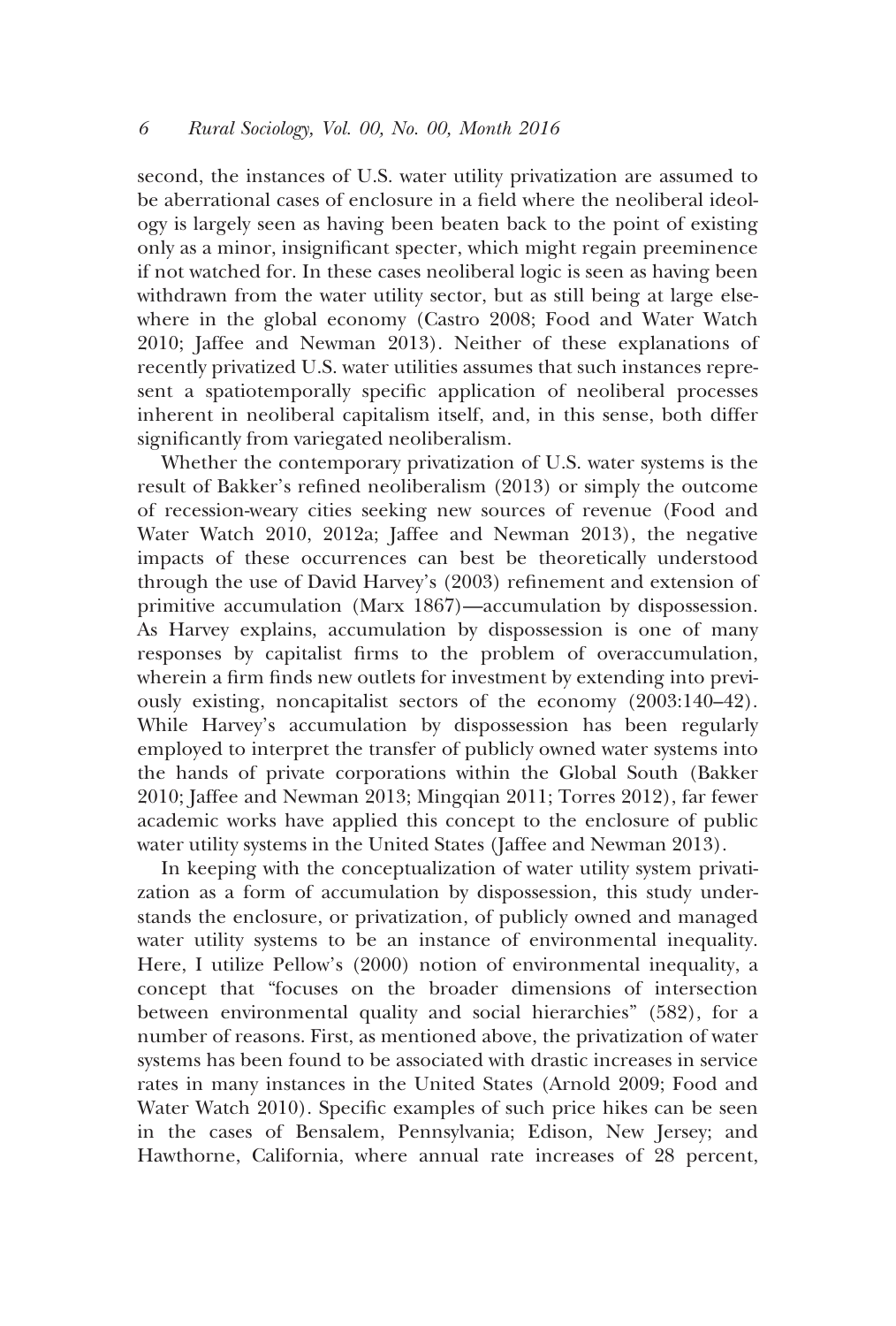7 percent, and 5 percent were experienced following the privatization of their water utility systems, respectively (Food and Water Watch 2010:7). Such increases not only hurt the communities that experience them financially but they can also severely limit the access of certain socioeconomic groups to clean water in areas that often have no safe, naturally occurring, alternatives.

Second, the privatization of municipally owned and managed water utility systems has, in many instances, been found to result in a notable increase in levels of water pollution (Arnold 2009; Hall et al. 2011). For example, nine years into a twenty-year contract with United Water, the city of Camden, New Jersey, found that many customers were complaining of brown water running from their faucets (Hall et al. 2011:5–6). A similar case can be seen in the privatization of the water utility system that serves the population of Atlanta, Georgia, where "water ran orange to brown for many customers ... and United Water had to issue numerous 'boil water' orders because low pressure or insufficient water treatment made the water unsafe to drink" (Arnold 2009:800). Considering the racial and socioeconomic makeup of the two cities in these examples, $\frac{1}{1}$  it is reasonable to contend that such examples constitute instances of Pellow's (2000) environmental inequality in terms of both race and economic resources. As was briefly mentioned above, Bakker (2013:255) has noted that "from the mid-1990's onward increasingly cautious companies restricted their involvement to [politically] lower risk contracts, with lower or no investment requirements."

In a discussion of resource mobilization theory, Taylor (2000:519) argues that, in the formation of a social justice movement, "resources and opportunities are more important than strain, grievance and deprivation." If Taylor's understanding of resource mobilization theory is taken seriously, then we should expect, in line with the expectations of variegated neoliberalism, the outcomes of my study to confirm that the privatization of a water utility system is more likely to occur in communities with little access to political resources.

Understanding the privatization of U.S. water utility systems as a form of Harvey's accumulation by dispossession (2003), the form of environmental inequality, whereby the communities involved receive little or no substantial benefit and are often subjected to environmental resource distribution practices that are unsafe and unfair in order to

<sup>&</sup>lt;sup>1</sup> According to 2010 census data 82.4 percent of Camden's population is made up of racial minorities (U.S. Census Bureau 2010a), while the same can be said for over 60 percent of Atlanta's population (U.S. Census Bureau 2010b). Further, 39.8 percent and 18.3 percent of Camden and Atlanta's populations live below the poverty line, respectively (U.S. Census Bureau 2013).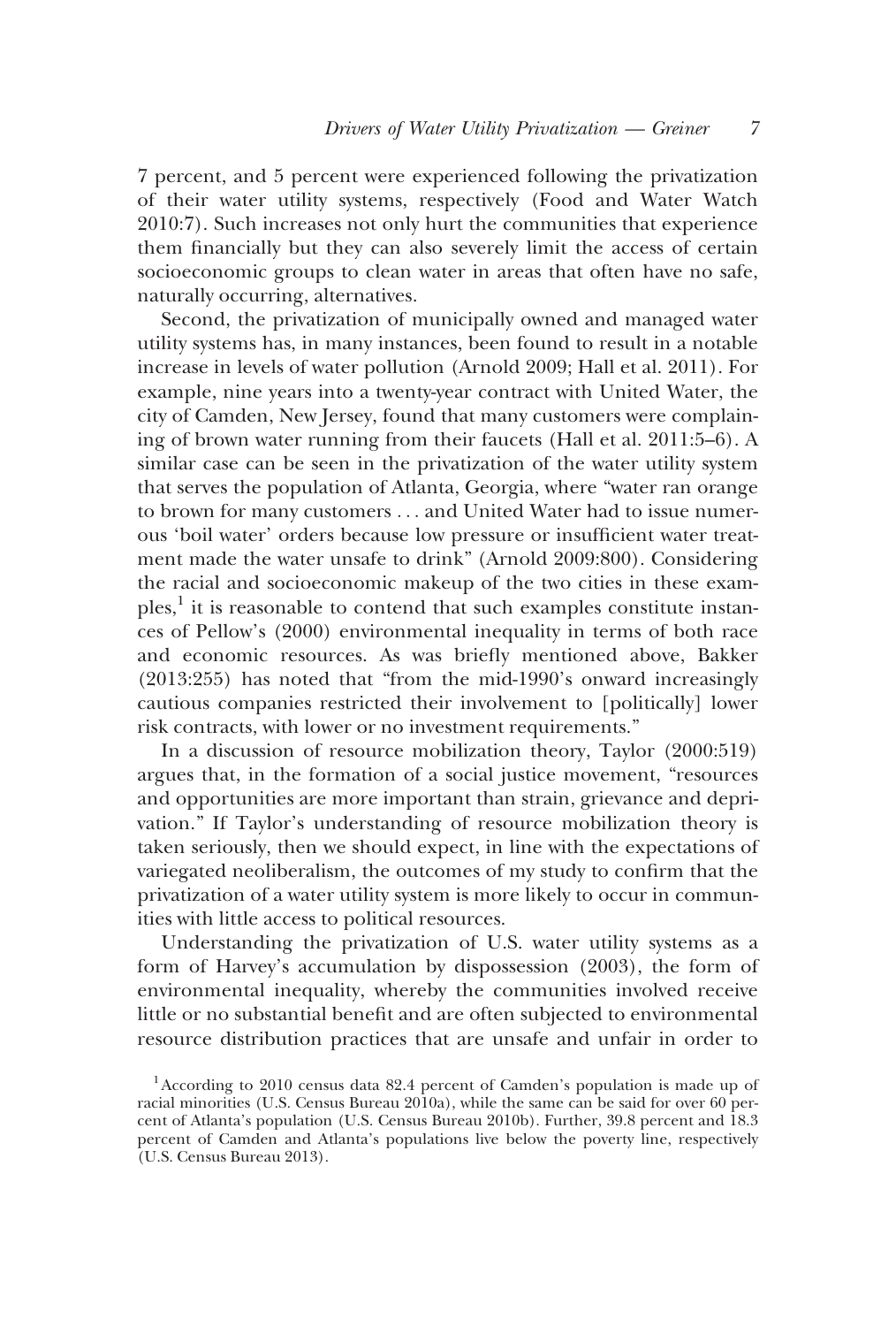benefit the bottom line of industry, this study aims to cast further light on the causes behind these occurrences. As noted above, in search of these explanations I explore the common socioeconomic factors of cities in the United States whose water systems were privately owned or operated in the year of 2012 using a cross-sectional logistic regression. I then place these similarities into the context of the current academic literature on the privatization of water utility systems. I expect that the findings of the study will be compatible with the sociological framework of environmental inequality, as well as with the geographical concept of variegated neoliberal capitalism. Such findings would reflect that increases in the probability of privatization are negatively associated with the overall socioeconomic health of the community, and positively associated with the size of a community's racial minority population. Further, we should expect that private utility firms will seek to privatize systems in communities that are able to afford rate increases, yet still lack the financial resources necessary to obtain significant political influence.

#### Data

## Dependent Variable

The dependent variable in this study is the type of entity that owns and operates a water utility system, more specifically, whether the water utility system is owned and managed by a private or public organization. I gathered all data for the dependent variable using the Environmental Protection Agency's "Safe Drinking Water Information System—Federal" (SDWIS-Fed) analyses from 2012. The SDWIS-Fed maintains and tracks information on the roughly 160,000 water systems that serve the public in the United States (EPA 2014).

It is important to note that the U.S. Environmental Protection Agency (EPA) recognizes three different types of public water utility systems: "community water system," "nontransient non–community water system," and "transient non–community water systems." According to the SDWIS-Fed database, community water systems are defined as public water systems that provide water to the same population for the entirety of the year. Nontransient systems are defined as public water systems that provide service to at least 25 of the same people for at least six months of the year, but less than the full year. SDWIS-Fed cites schools, office buildings, hospitals, and factories that have their own dedicated water systems as examples of this second category. Finally, transient noncommunity systems are defined by the SDWIS-Fed as public water systems that serve areas where people visit but do not typically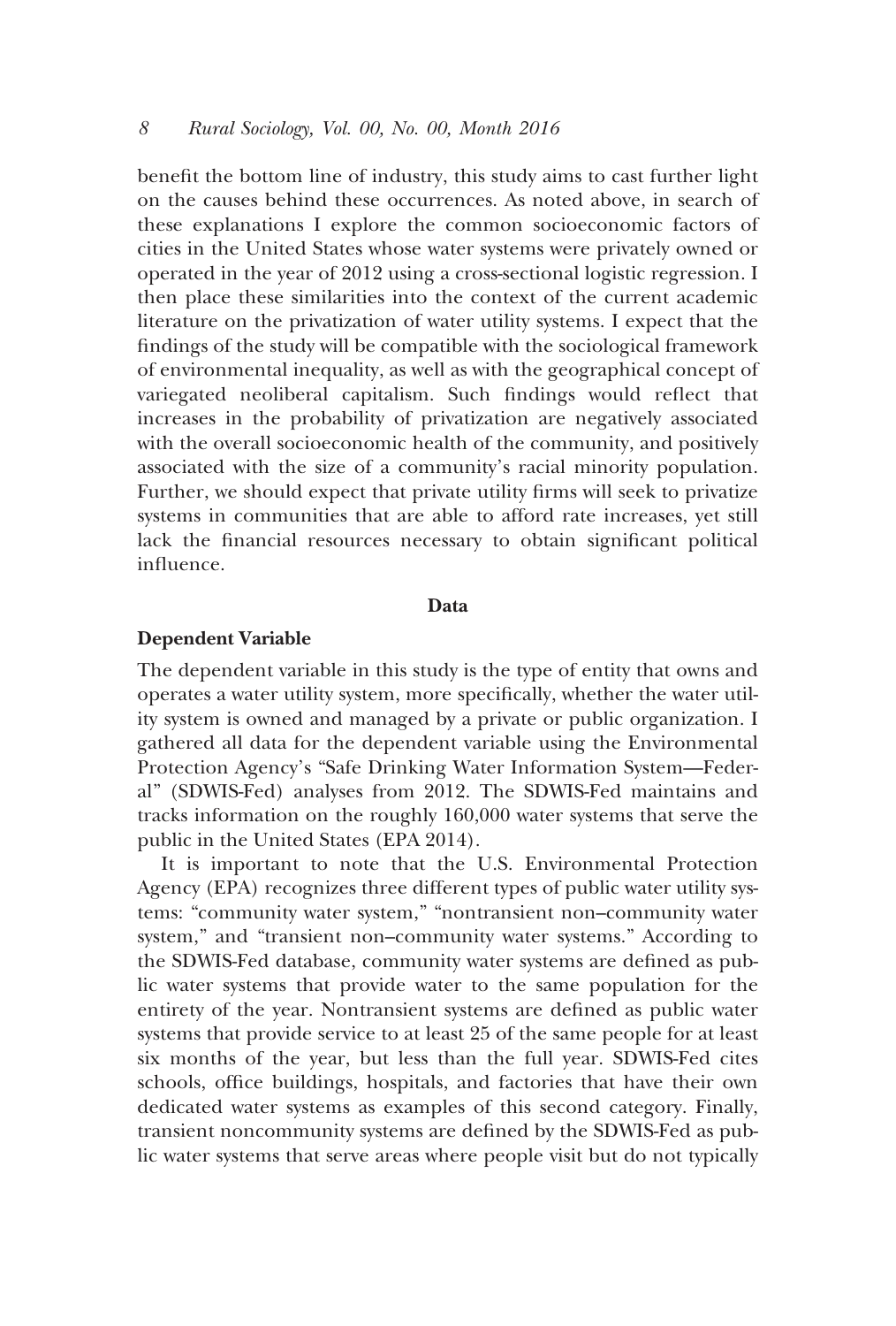live, such as campgrounds, rest stops, and gas stations. Since this study is primarily concerned with social drivers of water utility privatization at the community level, only those water systems that have been classified by the EPA as a community water system have been included in the analysis. In addition, those observations with missing values have been dropped using the complete case analysis approach, as the number of cases dropped using this technique is less than 5 percent (2,142 of 49,509) of all cases. This technique is used in order to reduce bias and skew in the analysis (see Jamshidian 2004). As a result, of the 150,669 water utility systems included in the 2012 SDWIS-FED database, only 47,367 are examined here. Of these 47,367 water systems 23,774 are privately owned or operated.

Because the research has found that water utility systems managed by public-private partnerships are rarely more beneficial to the community than fully privatized systems, and that the contract length of privatepublic partnerships often spans several decades (Food and Water Watch 2012b), water systems managed in this way are considered to have undergone privatization for the purposes of this study. I coded ownership in the form of a binary variable in order to allow the presence of private water systems to be easily tracked. I coded all publicly owned water systems as 0 and all privately owned or operated systems as 1.

#### Independent Variables

Several independent variables are incorporated into the cross-sectional logistic regression analysis. Broadly speaking, these variables can be split into two categories, which are those concerning the water utility system and those concerning the population that the utility serves.

Independent variables directly tied to the water system are "population served," "geographic region," and "water source." I created these variables using data from the SDWIS-FED's 2012 analysis. The variable "population served" is a continuous variable with a range of 1 to 8 million and a mean of 5,592.25. For the purposes of this study, "population served" indicates the log of the number of individuals served by the water system under consideration. This variable was log transformed in order to normalize the data by limiting the distributional skew of the population served by water utility systems in the United States.

The variable "water source" is a categorical variable that indicates the primary source of water that each water utility system draws from. Following the classifications established by the EPA in the 2012 SDWIS-FED database, "water source" consists of the following six categories: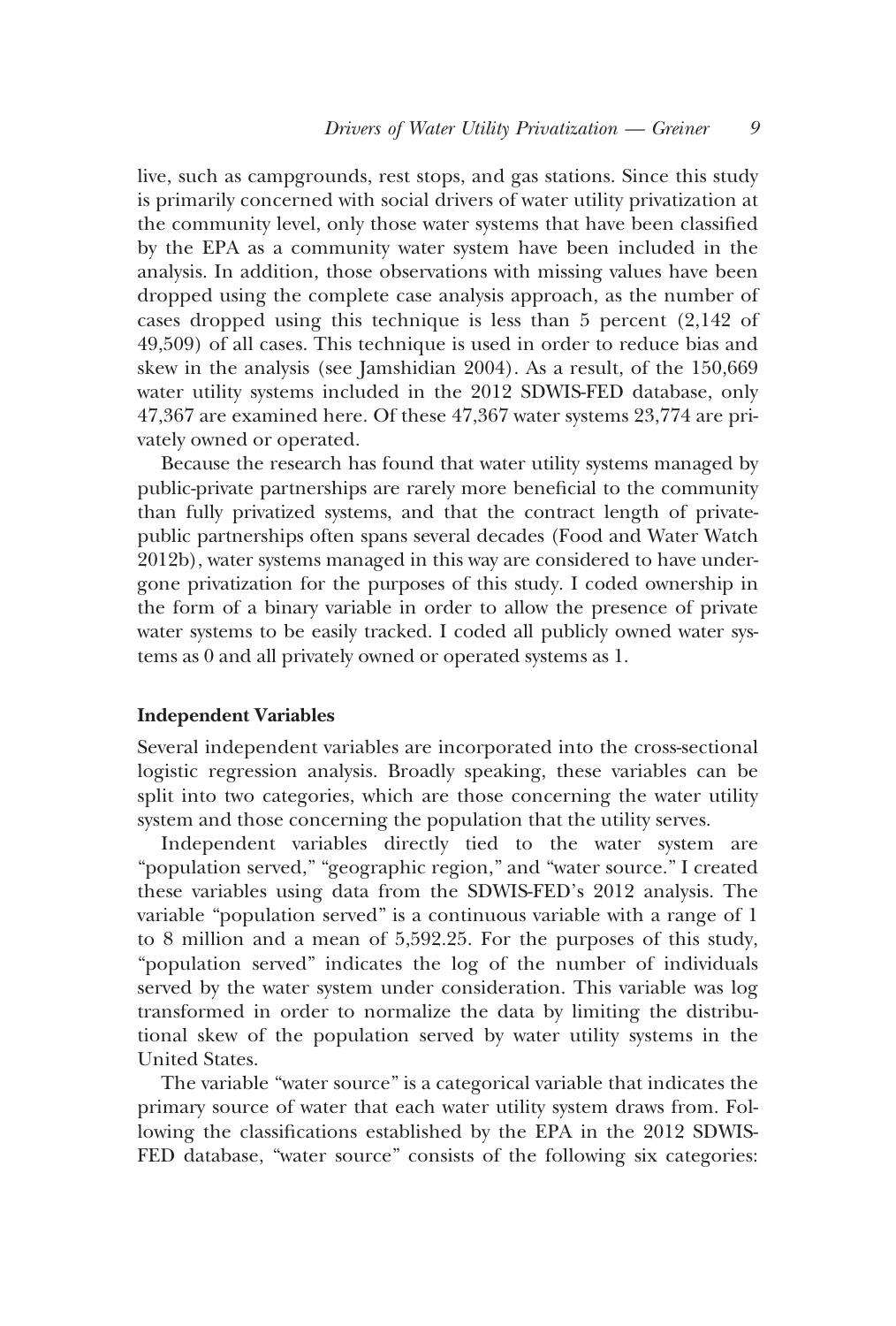surface water, purchased surface water, groundwater under the influence of surface water, purchased groundwater under the influence of surface water, groundwater, and purchased groundwater. Rather than being an independent variable of primary interest, the "water source" variable is used here in order to control for the effect that water scarcity and abundance in the geographic environment in which the utility system being examined is embedded has on the probability of privatization. As I did not find these factors to have any consistent or meaningful effect on the likelihood of privatization, I have not depicted them in the models below.

An alternative model utilized the variable "geographic region" to examine the geospatial patterns of private water utility system distribution in the United States. The geographic region variable is categorical, and was created by aggregating the EPA regions into the four larger regions Northeast, Midwest, South, and West. The category Northeast contains EPA regions 1–3; South contains regions 4 and 6; Midwest contains regions 5, 7, and 8; and West contains regions 9 and 10. The findings of this analysis suggest that counties in the West are most likely to contain a private water system within them. Respectively, the Northeast, the South, and the Midwest follow the West in likelihood of containing counties using private water utility systems.

Independent variables used to measure the association between socioeconomic factors within a community and the risk of water systems within that community transitioning from public to private ownership or management were drawn from county-level census population estimate data for the years 2008–12, and were provided by the National Historic Geographic Information System (Minnesota Population Center 2011). County-level socioeconomic predictors used for this study are unemployment rate, median household income, percent racial minority, and percent without a college degree.

I calculate unemployment rate by dividing the 2008–12 census estimates for the number of unemployed citizens 16 years of age or older in a given county by the census estimates for the total labor force in that same county. According to the U.S. Census Bureau, unemployed individuals are considered part of the labor force if they are 16 years old or older and "(1) were neither 'at work' nor 'with a job but not at work'" in the week the data was collected, "(2) were actively looking for work" in the four weeks prior to data collection, and "(3) were available to start a job" during the time that the data was collected. The Census Bureau also states that civilians who did not work at all during the reference week, were waiting to be called back to a job from which they had been laid off, and were available for work except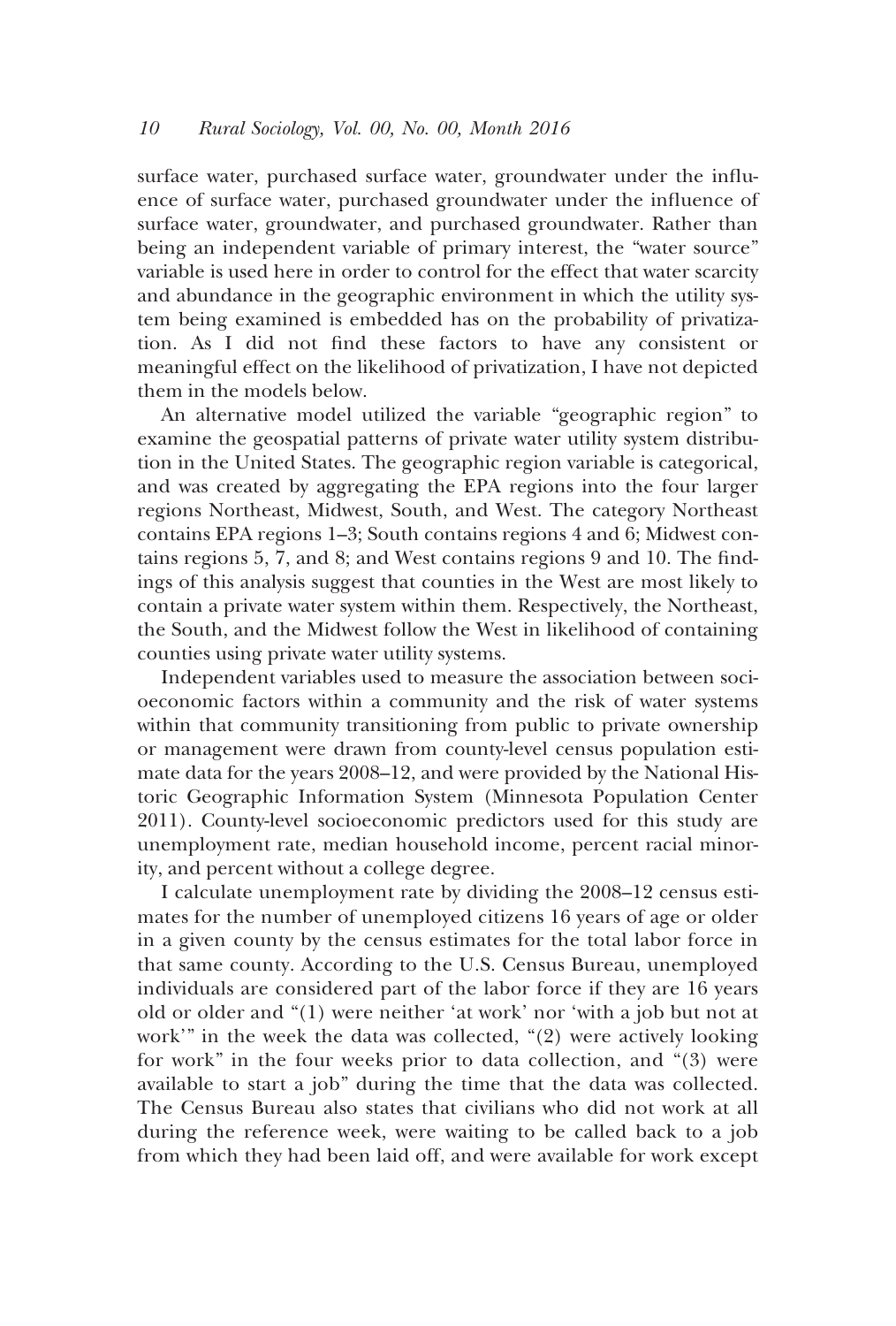for temporary illness are included as part of the unemployed portion of the labor force (U.S. Census Bureau 2014). Following Bakker (2013) in her understanding of variegated neoliberalism, I use "unemployment rate" in this study as a proxy for the economic health of a county. The study uses "unemployment rate" this way to enable the potential identification of trends of predacious applications of neoliberal processes to water utility systems in economically disempowered regions. The variable "median household income" is organized as a continuous variable for the purposes of this study. Each median household income unit represents a \$1,000 increase in the relevant county's average income measured in 2012 U.S. dollars. The lowest median household income included in this data is \$20,281 while the highest is  $$122,068$  (minimum =  $$20,281$ ; median =  $$48,169$ ; maximum  $= $122,068)$ . Following York, Rosa, and Dietz (2003), I created an additional quadratic variable, "median household income<sup>2</sup>," by squaring median household income in order to observe any nonmonotonic correlations between income and the risk of water systems being privatized. I included the quadratic term to capture potential nonlinear relationships in order to examine Bakker's (2013) suggestion that neoliberal processes are most commonly applied to water systems in communities with moderately high income (on a global scale) whose residents tend to be politically disempowered. The variable "percent racial minority" is equivalent to the sum of the black, Hispanic, American Indian, Asian, Asian Pacific Islander, and other population estimates within a given county divided by the total population estimate of that same county. Finally, I created "percent without a college degree" by dividing the sum of county level 2008–12 census estimates for those with some college education (but no degree), those with a high school diploma, and those without a high school diploma by the county's total estimated population.

In utilizing the variables of "median household income," "percent racial minority," and "percent without a college degree" I examine the extent to which Pellow's definition of environmental inequality as a field that outlines the "broader dimensions of the intersection between environmental quality and social hierarchies," which also "addresses more structural questions that focus on social inequality (the unequal distribution of power and resources in society) and environmental burdens" (2000:582), is applicable to water utility privatization in the United States. In particular, the variable "percent racial minority" is meant to capture the degree to which we are able to observe processes of environmental racism in water privatization. Similarly, "median household income" and "percent without college degree" are intended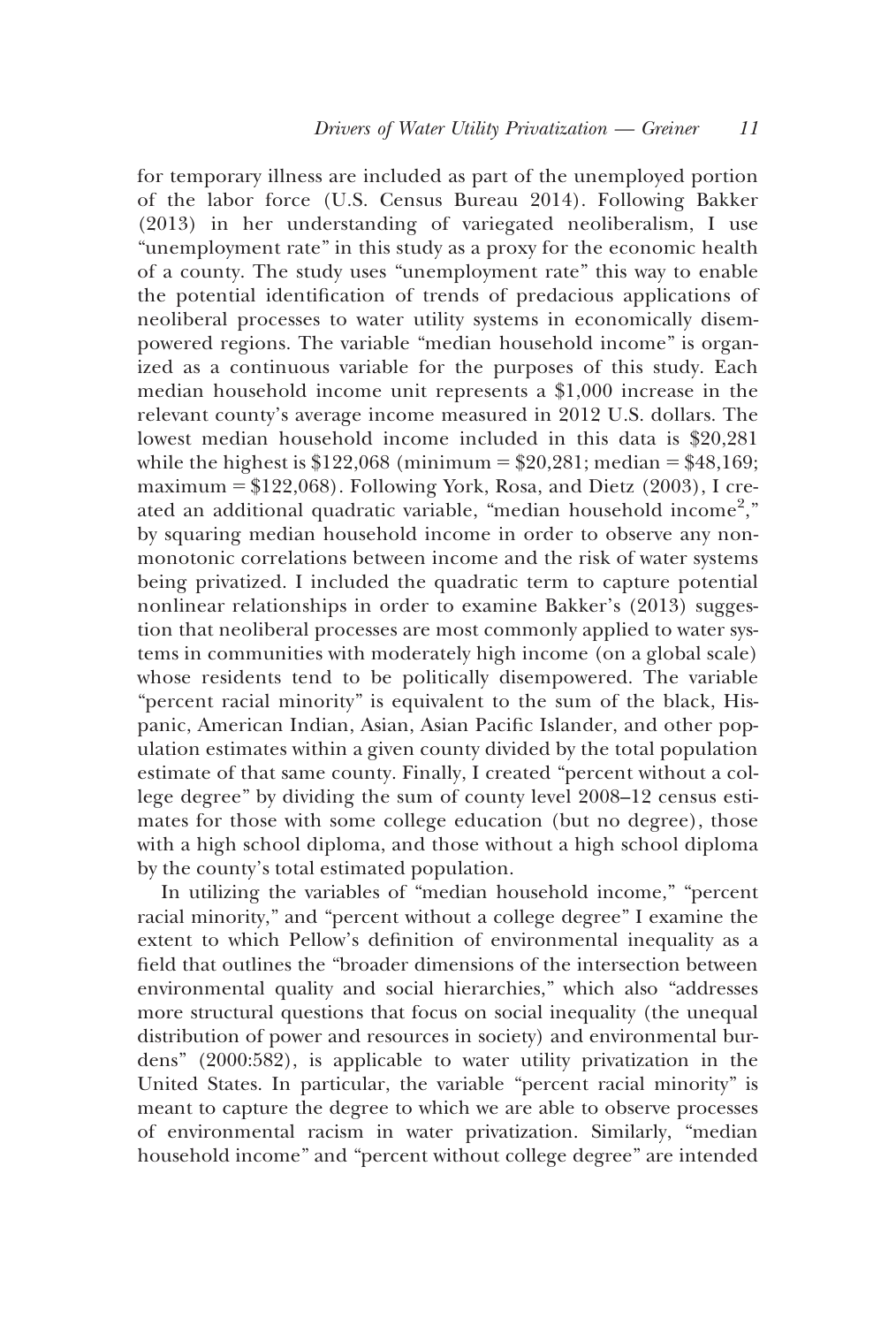| Variables                      | Mean        | SD.         | Median   | Minimum Maximum |           |
|--------------------------------|-------------|-------------|----------|-----------------|-----------|
| Population served              | 5,592.25    | 56,658.52   | 383      |                 | 8,000,000 |
| Unemployment rate              | 8.88        | 3.01        | 8.58     |                 | 26.79     |
| Median household income        | \$50,479.88 | \$12,923.95 | \$48.169 | \$19.624        | \$122,068 |
| Percent racial minority        | 25.84       | 18.87       | 21.14    | 0.04            | 98.84     |
| Percent without college degree | 68.38       | 9.97        | 69.89    | 25.02           | 96.34     |

Table 1. Summary Statistics of Continuous Predictor Variables.

to capture elements of socioeconomic bias in the occurrence of such events. Table 1 presents summary statistics for all predictor variables.

## Methods

To perform the quantitative analysis carried out in this study I utilized a cross-sectional logistic regression on the statistical software package Stata. I chose this method for its ability to apply regression techniques to nonlinear, or binary, response variables (Powers and Xie 2008). Using this technique, I am able to examine the impact of theoretically relevant variables on the likelihood of the water utility system they relate to being privatized.

The logistic regression model used here can be expressed as follows:

$$
\log \frac{\hat{p}_i}{1-\hat{p}_i} = \beta_0 + \beta_1 \chi_{i1} + \beta_2 \chi_{i2} + \dots + \beta_n \chi_{in}
$$

In this instance, the term  $\log \frac{\hat{p}_i}{1-\hat{p}_i}$  represents the log odds of the *i*th water system being privatized, this study's dependent variable. The subscript *i* represents each unit of analysis, which in this case is water utility systems.  $\beta_0$  is the value of the constant, or the logged baseline probability of privatization within a given model.  $\beta_n$  represents the effect of the nth predictor on the dependent variable, and  $x_{in}$  represents the value of the nth predictor in the ith water system. The command for carrying out this procedure in Stata is "logit."

Thus, the relationships of the variables in this study to this equation are as follows:

**Model 1 (Saturated):** Log odds of water utility system privatization  $=$  $\beta_0$  (baseline odds of any U.S. water system being controlled privately) +  $\beta_1$ (log of population served by water system<sub>i</sub>) +  $\beta_2$ (unemployment rate of county that is home to water system<sub>i</sub>) +  $\beta_3$  (estimated percentage of population that is a racial minority in the county that is home to water system<sub>i</sub>) +  $\beta_4$ (median household income of county that is home to water system<sub>i</sub>) +  $\beta$ <sub>5</sub>(quadratic of average family income of county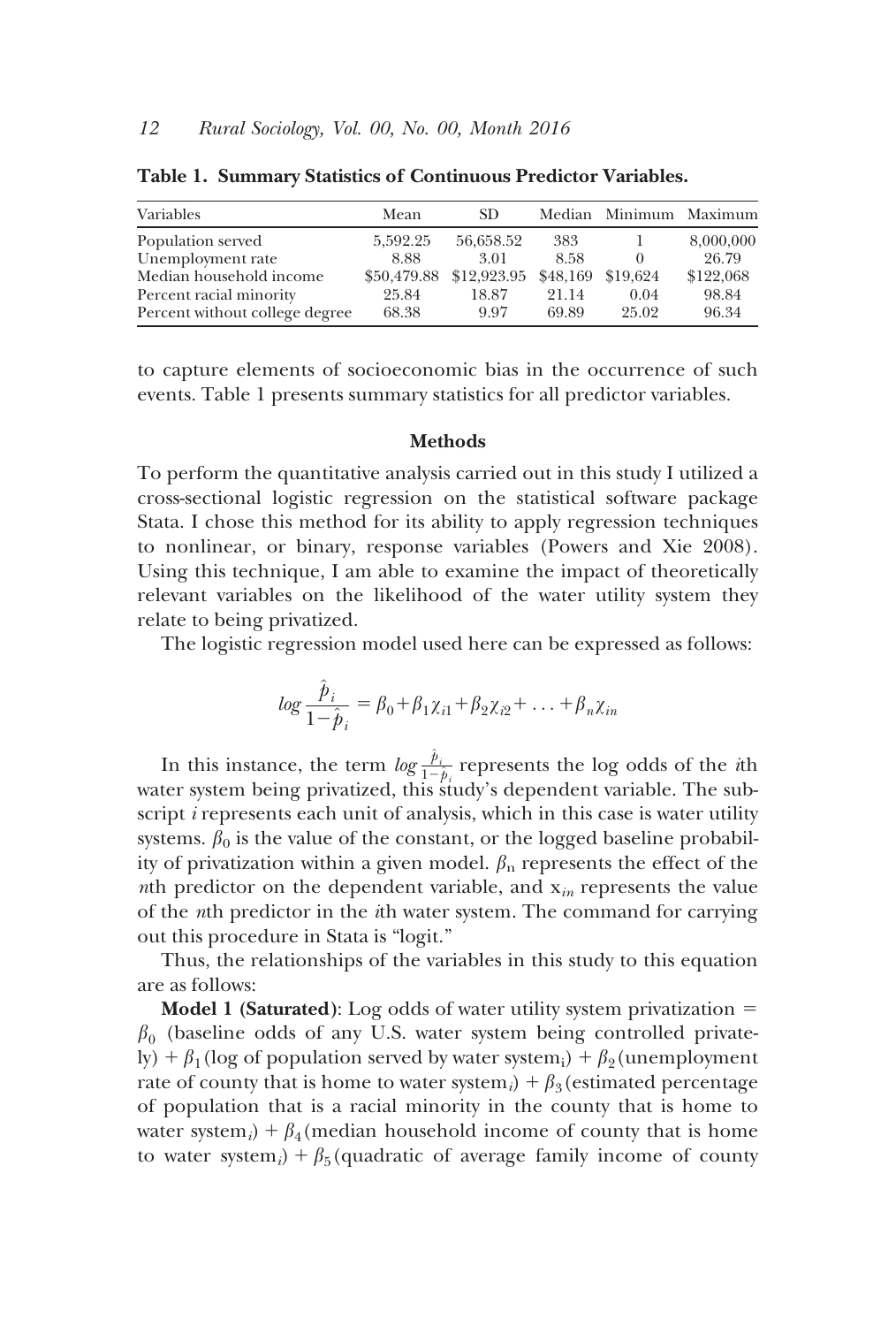|                                      | Model 1     | Model 2   | Model 3   |  |
|--------------------------------------|-------------|-----------|-----------|--|
| Variables                            | (Saturated) | (Race)    | (Class)   |  |
| Water utility variables              |             |           |           |  |
| Log population served                | $-0.779*$   | $-0.645*$ | $-0.774*$ |  |
|                                      | (.008)      | (.005)    | (.008)    |  |
| Demographic variables                |             |           |           |  |
| Unemployment rate                    | $0.182*$    |           | $0.201*$  |  |
|                                      | (.005)      |           | (.004)    |  |
| Percent racial minority              | $0.007*$    | $0.002*$  |           |  |
|                                      | (.0007)     | (.0003)   |           |  |
| Median household income              | $0.091*$    |           | $0.086*$  |  |
|                                      | (.006)      |           | (.006)    |  |
| Median household income <sup>2</sup> | $-.0006*$   |           | $-.0006*$ |  |
|                                      | (0)         |           | (0)       |  |
| Percent without college degree       | $-0.04*$    | $-0.019*$ | $-0.042*$ |  |
|                                      | (.002)      | (.0007)   | (.0017)   |  |
| Constant                             | 2.42        | 5.08      | 2.57      |  |
| Pseudo $R^2$                         | 0.34        | 0.22      | 0.34      |  |
| N                                    | 47,367      | 47,367    | 47,367    |  |

Table 2. Water Utility Privatization Predictor Coefficients for Crosssectional Logistic Regression Analysis.

 $*p$  < .001. High VIF, 2.15 (median household income). Coefficients/(SE).

that is home to water system<sub>i</sub>) +  $\beta_6$  (estimated percentage of population without a college degree in the county that is home to water system.).

Model 2 (Racial Inequality): Log odds of water utility system privatization =  $\beta_0$  (baseline odds of any U.S. water system being controlled privately)  $+\beta_1(\log \text{ of population served by water system}_i) + \beta_2(\text{esti-}$ mated percentage of population that is a racial minority in the county that is home to water system<sub>i</sub>) +  $\beta_3$  (estimated percentage of population without a college degree in the county that is home to water system $_i$ ).

Model 3 (Class Inequality): Log odds of water utility system privatization  $= \beta_0$  (baseline odds of any U.S. water system being controlled privately) +  $\beta_1$ (log of population served by water system<sub>i</sub>) +  $\beta_2$ (unemployment rate of county that is home to water system<sub>i</sub>) +  $\beta_3$ (median family income of county that is home to water system<sub>i</sub>) +  $\beta_4$ (quadratic of average family income of county that is home to water system<sub>i</sub>) +  $\beta$ <sub>5</sub>(estimated percentage of population without a college degree in the county that is home to water system $_i$ ).

#### Results and Discussion

Table 2 presents logistic regression results for the three models included in this study. The saturated model (Model 1) is intended to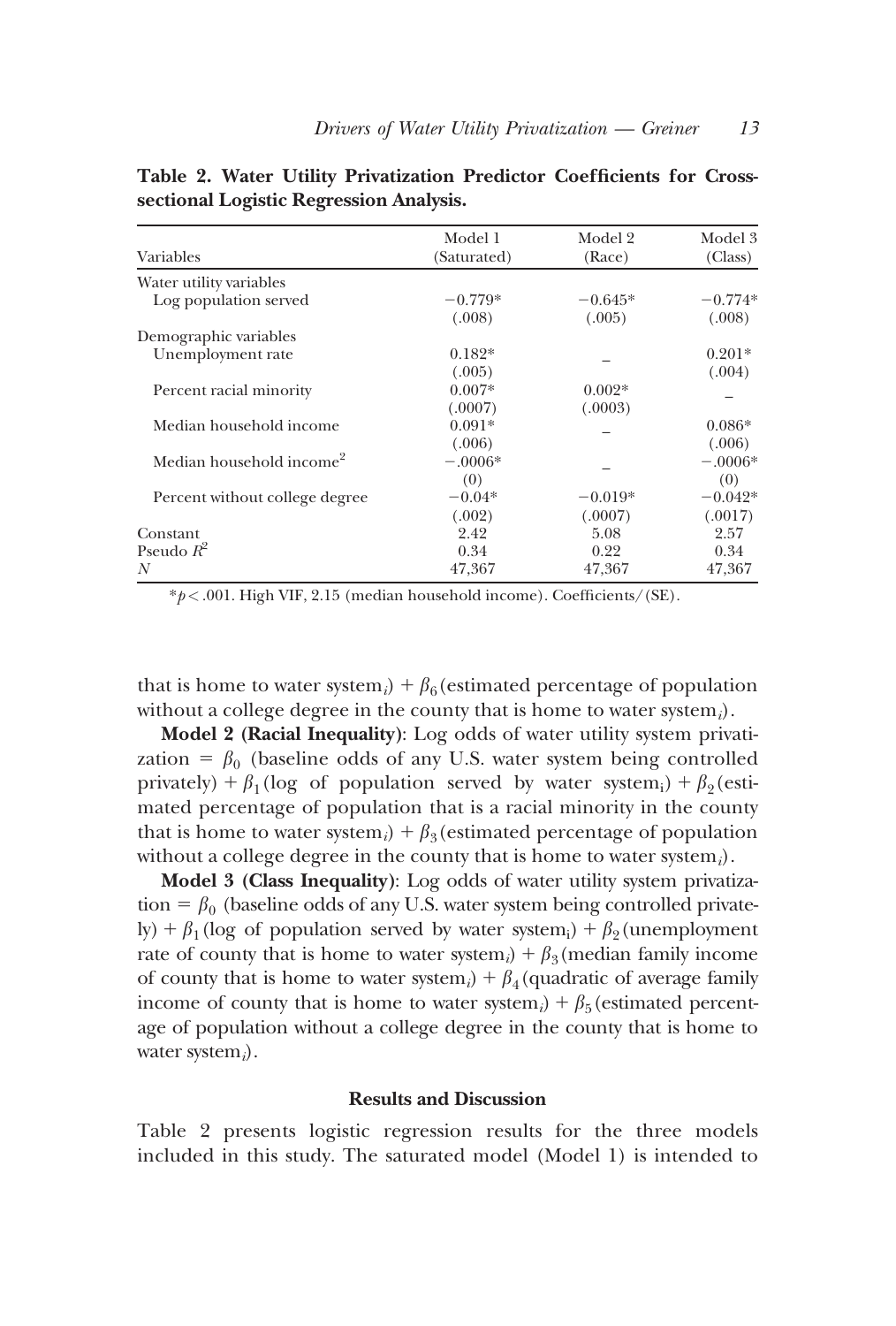test the effect of all theoretically relevant variables simultaneously, in order to account for any covariance that might go unnoticed when testing for class- and race-based drivers of privatization individually. Further, the logic of this model is to examine all demographic predictors that might influence the extent to which environmental injustice weighs on a community, and to examine the correlation between these predictors and the probability of a water system in that community being privately owned or managed.

Model fit in the saturated model is relatively good, with a pseudo  $R^2$ score of 0.34. Additionally, all predictor variables are found to have a significant effect on the probability of a water system being privately owned or operated. In examining the saturated model we see that, with the exception of "population served" and "percent without college degree," the predictor variables included all increase the probability of privatization to varying degrees. More specifically, the saturated model indicates that a county's unemployment rate has a powerful effect on the likelihood of water system privatization within that county, increasing the odds of privatization by roughly 20 percent (the antilog of .182 is equivalent to 1.199) for every one-unit increase in unemployment rate across counties. Conversely, the saturated model demonstrates that the size of the population served by a water utility system has a positive effect on whether a community water system was publicly or privately owned and managed in 2012. As Table 2 shows, for every one-unit increase in the size of the population served by the water system, there is a 78 percent decrease in the odds of that system being privately owned or operated.

Model 2, the racial inequality model, is intended to explore the power of race as a primary predictor of private ownership and operation of water utilities in the United States. The level of educational attainment was included to account for varying levels of privilege between such communities. The racial inequality model is much more parsimonious than is either the saturated model or the class inequality model (Model 3). However, what the race model gains in parsimony it loses in explanatory power, as the pseudo  $R^2$  score drops from 0.34 in Model 1 to 0.22 in Model 2. Further, while all explanatory variables included in Model 2 are significant, their effects are notably lower than those displayed in Model 1. This outcome suggests that focusing solely on race when examining the social factors that predict forms of water system ownership might cause one to miss aspects of this process that derive from class inequality and its interaction with environmental racism.

Model 3, the class inequality model, is meant to examine the effect that differences in economic status across counties has on the probability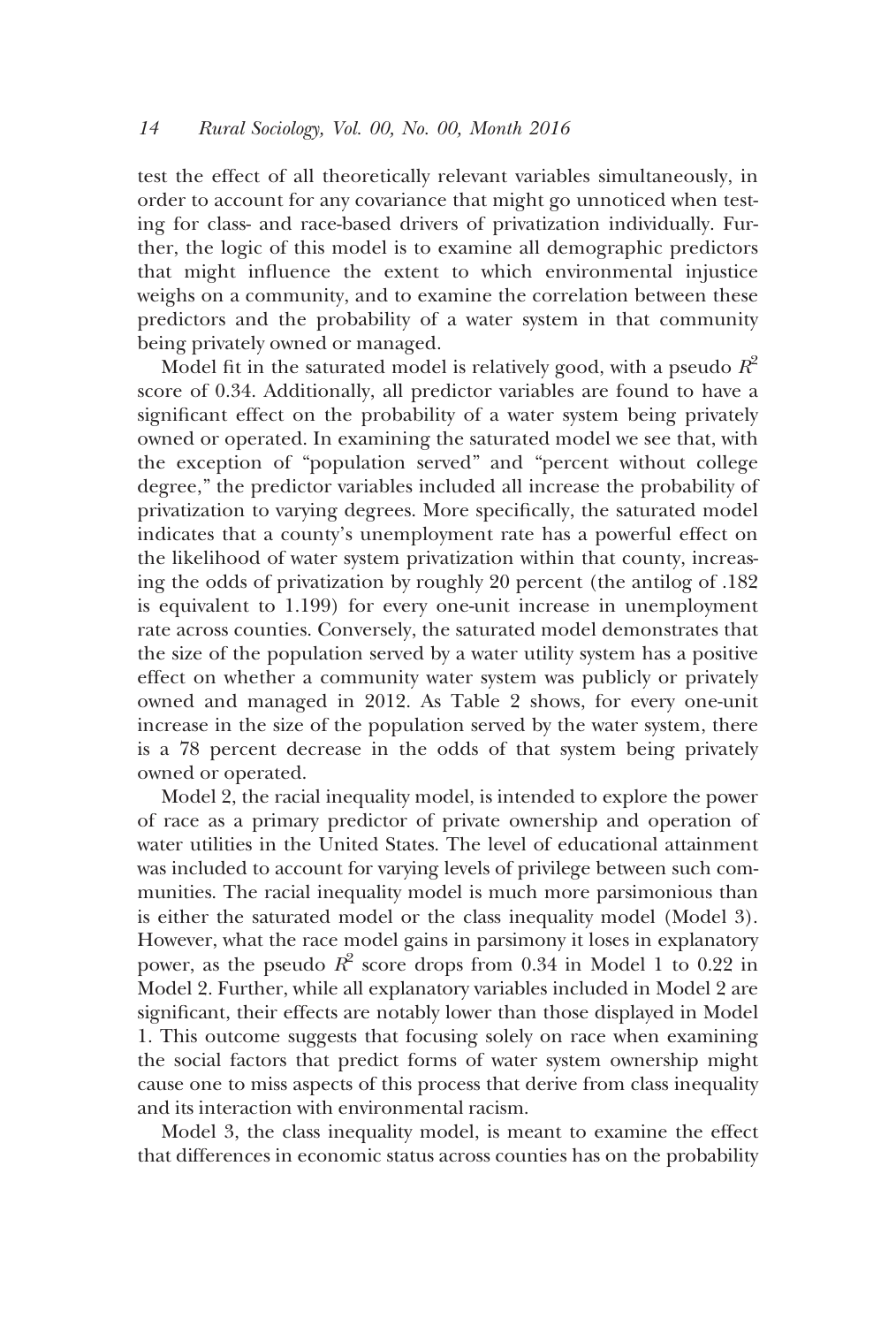of a water system being privately owned or managed. The fit in Model 3 is equivalent to that of Model 1. Further, Model 3 provides a slightly more parsimonious explanation of the social drivers underlying neoliberal processes in the water utility sector. As in Models 1 and 2, all included predictor variables remain statistically significant at the  $p \leq$ .001 level. However, the growth in the magnitude of the unemployment rate coefficient between Model 1 and Model 3 suggests that if the effects of race are ignored they appear to be attributable to considerations of class, obfuscating the true extent to which either race or class inequality is a predictor of the application of spatially variegated neoliberal strategies in the water sector. For this reason the following analysis will center on the saturated model.

As noted above, all explanatory variables included in Model 1 are significant at the highest ( $p \leq .001$ ) level. The size of the population served by the water utility system has a negative effect on the likelihood of a water system being privately owned or operated. This effect offers support to the notion that the privatization of water utility systems in the United States follows the logic of variegated neoliberalism. Bakker (2013) notes that under a spatially variegated neoliberalism we should expect water utility firms to acquire utility systems that are politically and financially low risk. Smaller communities often have a more difficult time mobilizing resources due to their relative lack of collective "time, money, human resources, technical expertise, organizational resources, etc." (Taylor 2000:519), and therefore pose less of a political risk to water utility firms seeking to gain access to new properties and contracts. In addition, smaller communities often pose less of a financial obligation to private water utility firms as they typically have significantly less infrastructure to maintain. As shown above, infrastructural upkeep was a notable obstacle for private firms in the cities of Atlanta, Georgia, and Camden, New Jersey (Arnold 2009; Hall et al. 2011).

County unemployment rate has a positive effect on the probability of a water utility being privately owned or managed. A 1-unit increase in the unemployment rate is associated with a 20 percent increase in the probability of a water system in that county being privately operated. As the range of unemployment rate is 0 to 26.8 percent, this relationship suggests that communities experiencing economic hardship but managing to maintain a fairly high median income have a significantly greater risk of having their water system privatized than those that might be considered fiscally "healthy." This finding offers great support to the notion that neoliberal strategies and corporate predation tactics are applied to the water utility sector in an economically targeted, geographically specific manner. In particular, we should expect that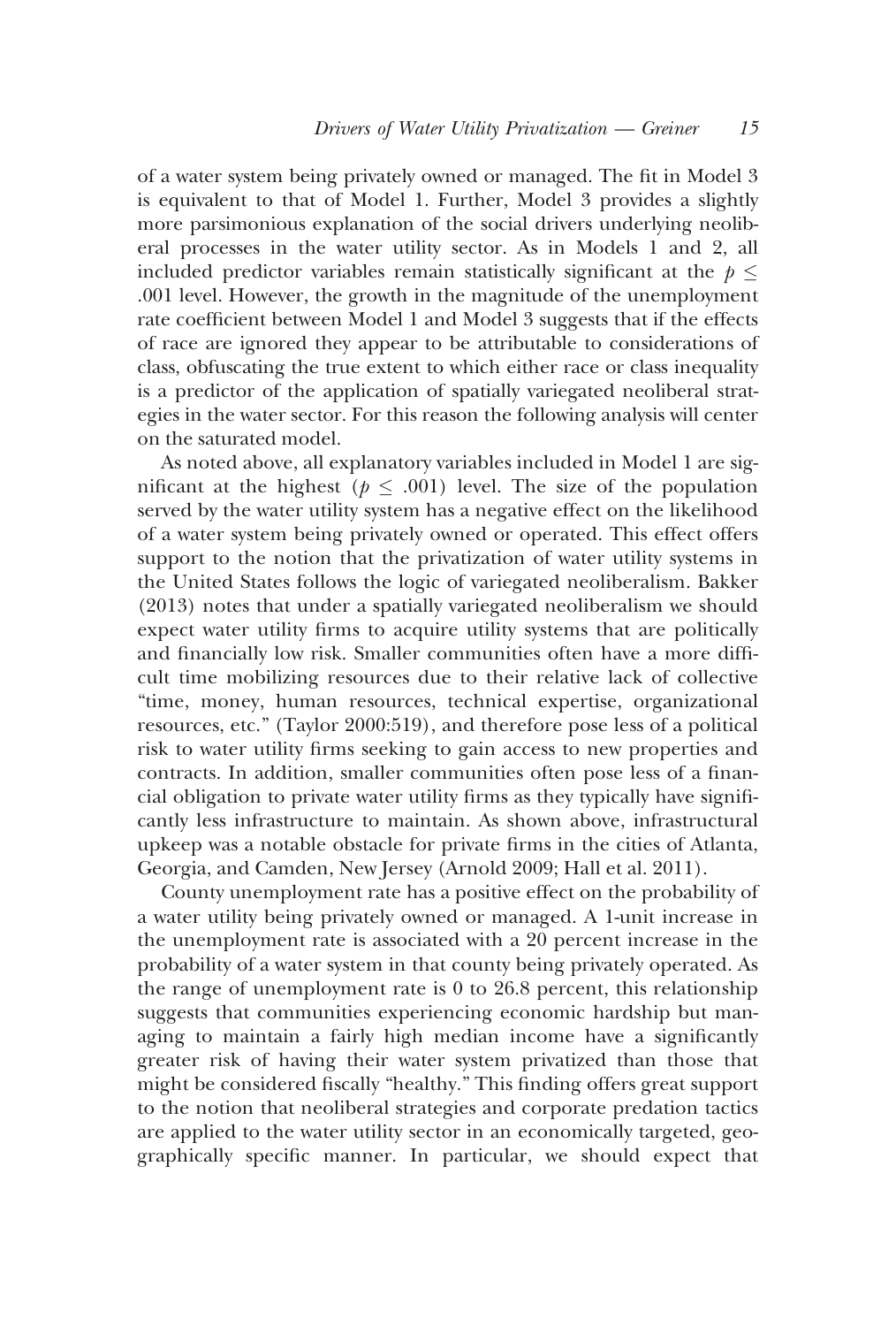communities with a high rate of unemployment would be less politically opposed to the privatization of their water utility systems if this process offered the possibility of increased job opportunities in the community and a larger tax base, though research has shown that these possibilities are rarely realized (Food and Water Watch 2010).

Importantly, it should be noted that the positive association found between unemployment rate and risk of water system privatization also offers support to the proposition that the Great Recession has led to an increase in the probability of water system privatization by way of municipal economic constraint. As briefly stated before, the hypothesis that the Great Recession has led to an increased risk of privatization of water systems is not incompatible with the concept of variegated neoliberalism. In fact, one might expect, utilizing the lens of variegated neoliberalism, that heightened levels of municipal economic hardship in the United States would lead to a more active and visible private water utility sector. Unfortunately, without the use of time series data it is not possible to examine whether or not variegated neoliberal patterns extend beyond times of economic crisis. Thus, the ability to claim whether variegated neoliberal logics are enduring in the water utility sector is beyond the scope of this study.

The effect of racial minority population size within a county is relatively small. A 1-unit increase in the size of the minority population within a community is associated with a 0.7 percent increase in the probability of a water system in that county being privatized in some way. However, the incredibly broad range of this variable (0.04 percent –98.84 percent) suggests that some communities have a notably greater probability of being subjected to private management of their water systems than others.<sup>2</sup> This finding offers support not only to the concept

<sup>2</sup> In order to examine nonlinearity in the variable "percent racial minority" I have run an alternative model that includes the percentage of population that is minority within a county as a categorical variable. I created the categories by separating the continuous variable "percent racial minority" into quartiles according to the real distribution of counties' minority population percentage. Thus, the category "low minority population" includes counties with 8 percent minority population or less, "mid-low minority population" those with a minority population between 8 percent and 16.7 percent, "mid-high minority population" those with a minority population between 16.7 percent and 30.5 percent, and "high minority population" any county with a minority population greater than 30.5 percent. When I controlled for all other relevant variables, findings suggest that, relative to counties that are composed of less than 8.7 percent racial minorities, counties with a midlow minority population are 25.3 percent more likely to have a privatized water system within their boundaries, those counties belonging to the mid-high minority population category are 46.5 percent more likely have a privatized water system in their boundaries, and those counties belonging to the high minority population category are 58 percent more likely have a privatized water system in them.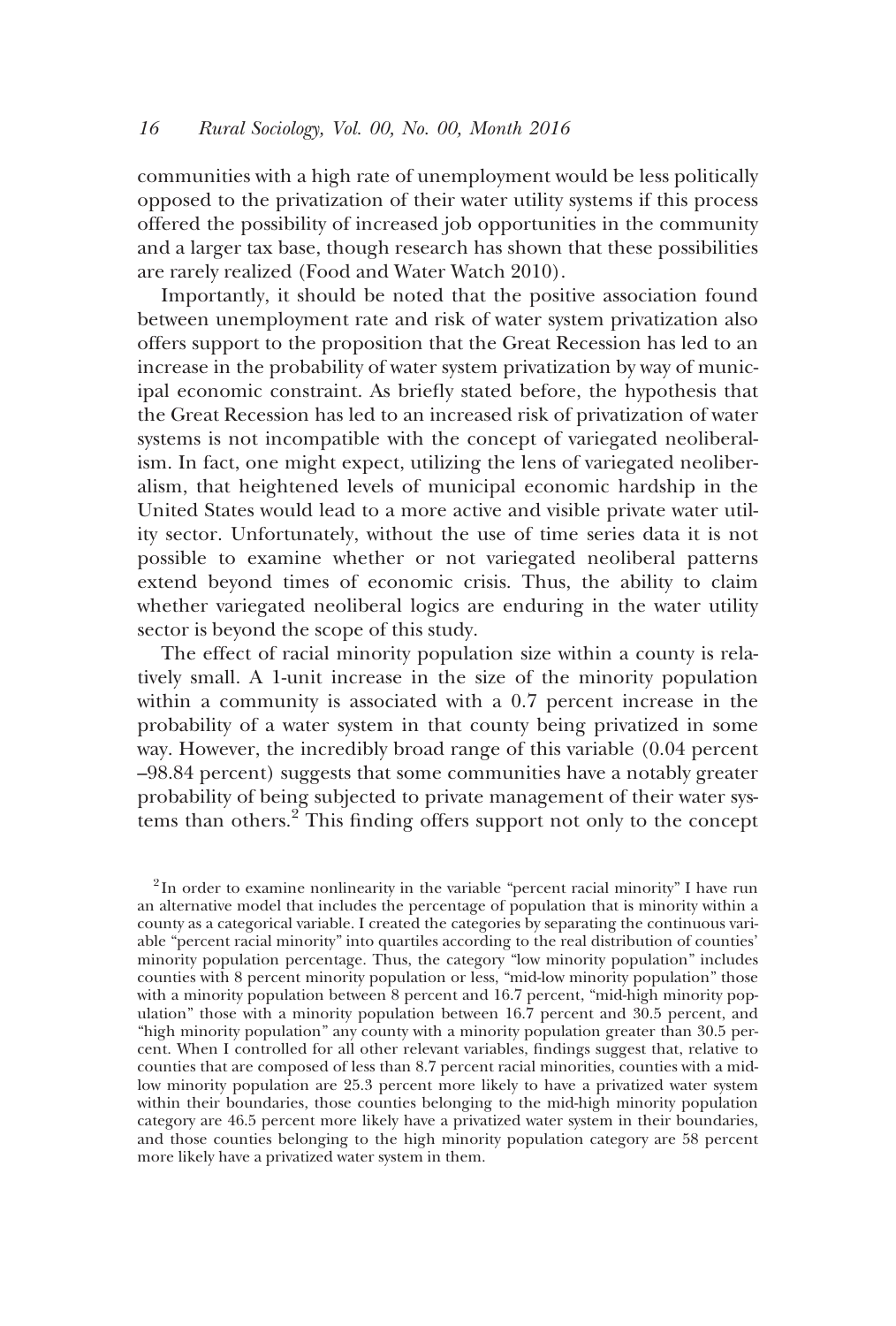

Figure 1. Probability of Private Water Utility Presence as a Function of Median Household Income.

of variegated neoliberalism, which suggests that communities that have traditionally been politically marginalized are at greater risk of being subjected to neoliberal processes, but also to the notion that water utility privatization should be thought of as an instance of environmental inequality. For in such instances communities that are typically at a social and political disadvantage are alienated from the means to control one of life's most valuable resources in order to achieve marketoriented goals.

The quadratic variable "median household income<sup>2</sup>" has a rather interesting effect on the odds of a water system being privately owned or operated. When median household income<sup>2</sup> is taken into consideration we see that, as shown in Figure 1, the probability of privatization only grows with a community's median household income until a community reaches a threshold of, roughly, \$70,846, at which point increases in median household income are associated with a decrease in the probability of privatization. This offers support to the suggestion that there are variegated neoliberal processes at work in the water utility sector for two reasons. First, as was mentioned above, Bakker's (2013) treatment of variegated neoliberalism anticipates that relatively high income communities are at the greatest risk of being exposed to such processes. Second, under the logic of variegated neoliberalism one would expect politically high-risk targets to be avoided. Thus, it is reasonable to suspect that under a spatially refined neoliberal model firms would desire to acquire water systems in wealthy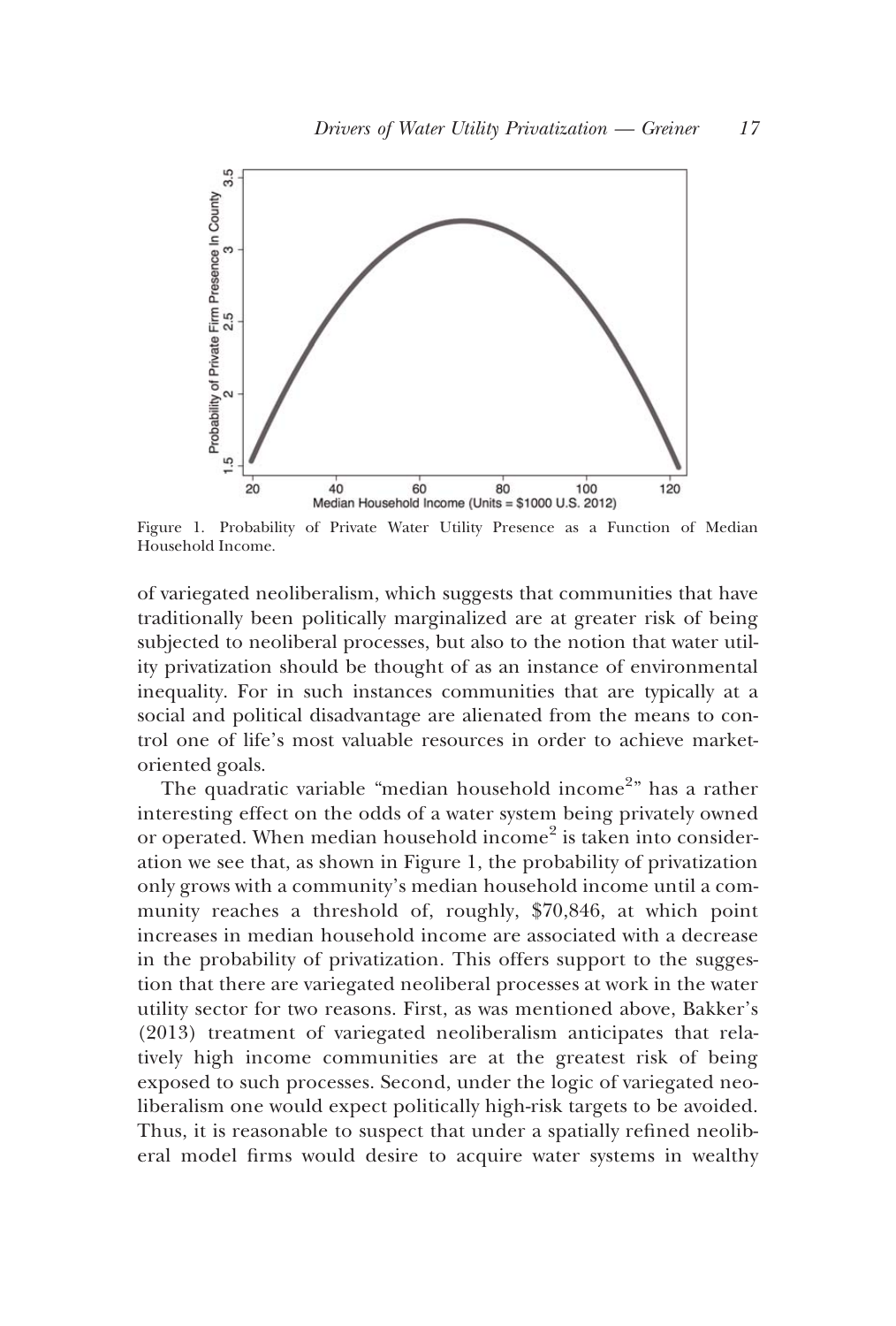communities, where it is possible to collect greater rates, so long as those communities are not so wealthy as to have significant political and commercial influence.<sup>3</sup>

Interestingly, the coefficient for the variable "percent without college degree" suggests that as the proportion of a county's collegeeducated population grows by one unit, the probability of a privately owned water system being located in that county decreases. It is possible that this is due to the fact that the vast majority (94.3 percent) of water utilities are in counties where less than half the population has a college degree. In such counties an increase in percentage of the population that has no college degree also suggests an increase in equality of educational attainment within such communities. Perhaps a more uniform, or equitable, educational distribution enables members of a community to mobilize themselves politically in an effort to prevent a loss of community resources more easily. However, more research is necessary to confirm such speculation.

## Conclusion

Taken together, the above findings suggest that the water utility industry in the United States is subject to the logic of variegated neoliberalism. Additionally, findings lend support to the notion that, in many instances, water utility privatization can be understood as a form of environmental injustice, where particular communities are placed at a greater risk of experiencing the often negative outcomes found to be associated with such privatization. Here I highlight the above findings that suggest that the greatest predictors of water utility privatization, when holding all other theoretically relevant variables constant, are a community's economic health (as represented by unemployment rate), racial composition, and class position. It is important to note, however, that, contrary to the logic of environmental justice studies, the communities with the greatest probability of having a privatized water system within them are those whose median household income is roughly \$70,000 dollars a year. This finding suggests that water utility firms seek to acquire contracts and properties in areas that are capable of paying the rate increases that

 $3$ Note that, while a median household income of \$70,000 is 1.7 standard deviations above the population's median household income, in an *absolute* sense it is unlikely that a community that is composed of households sharing this level of income would be able to greatly influence political or economic outcomes. According to the 2009–13 U.S. census estimates, the average number of persons per household is 2.63, which only amounts to an average income of \$26,616 dollars per resident in a household that makes \$70,000 a year (U.S. Census Bureau 2013).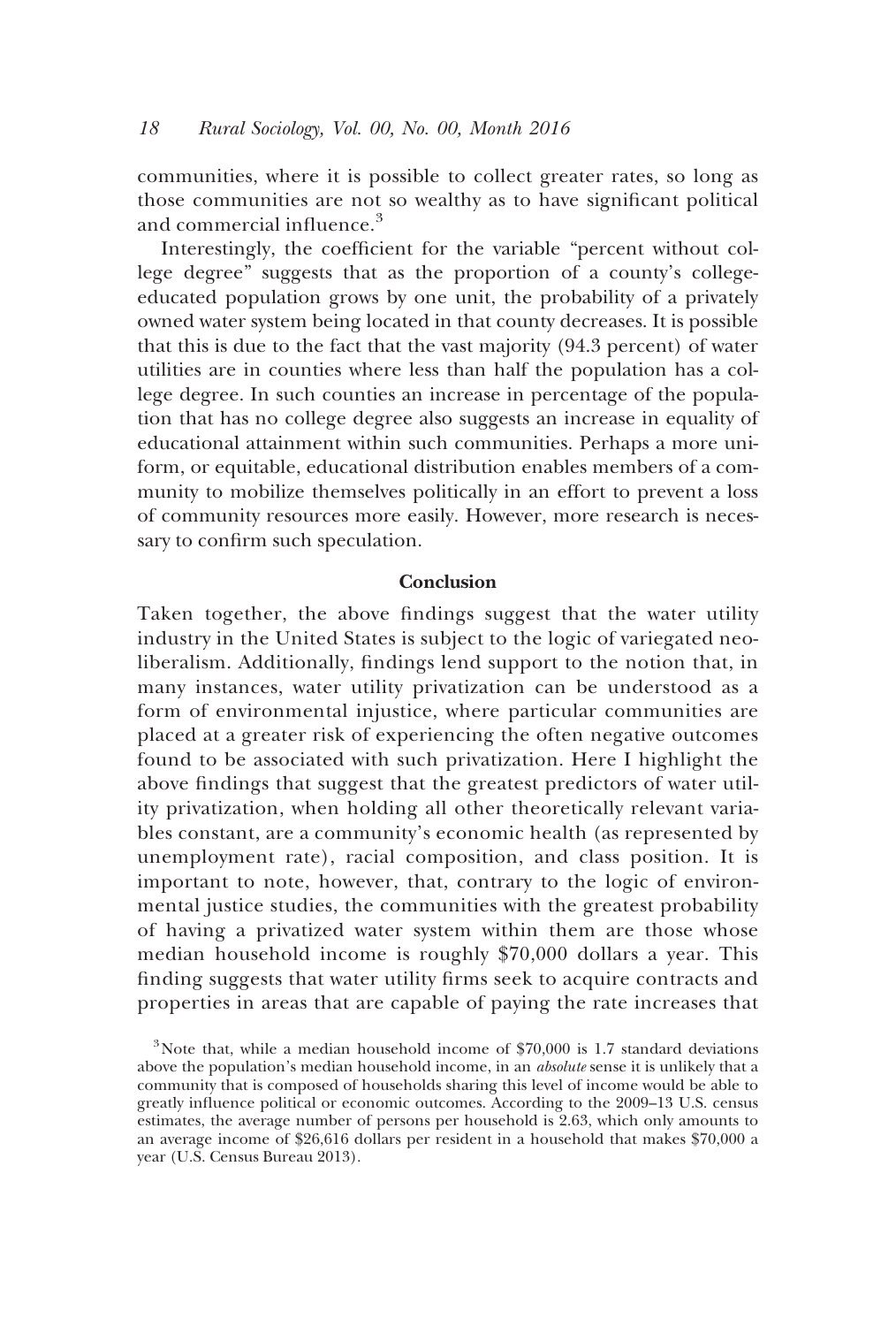often accompany privatization, but that are not wealthy enough to wield significant political influence. I acknowledge that, without further examination of the causal mechanisms underlying the patterns presented within this study, it is difficult to discuss remedies for the type of environmental injustice discussed here. However, it seems clear that until water is viewed as an essential public good, and not a commodity, the communities described above will continue to be put in a position that exposes them to potentially exploitative water prices and likely increases in levels of water pollution.

Further sociological research into the nature of water utility privatization in the United States should orient itself in two directions. First, there is still a great deal that can be learned about the causal mechanisms that underlie the trends found here. With that in mind I hope that subsequent research will examine U.S. water utility privatization qualitatively. Second, sociological researchers should examine the trends of water system privatization, and its effect on local communities, over time by using panel data and longitudinal analyses. Finally, I hope that the findings presented here will encourage researchers to consider neoliberal processes in a more nuanced manner than has been common in the past.

# References

- Ahlers, R., K. Schwartz, and V. Perez Guida. 2012. "The Myth of 'Healthy' Competition in the Water Sector: The Case of Small Scale Water Providers." Habitat International. 38: 175–82. doi: [10.1016/j.habitatint.2012.06.004.](info:doi/10.1016/j.habitatint.2012.06.004.)
- Arnold, Craig Anthony (Tony). 2009. "Water Privatization Trends in the United States: Human Rights, National Security, and Public Stewardship." William and Mary Environmental Law and Policy Review 33:785–849.
- Bakker, Karen. 2005. "Neoliberalizing Nature? Market Environmentalism in Water Supply in England and Wales." Annals of the Association of American Geographers 95(3):542–65.
	- ———. 2010. "The Limits of 'Neoliberal Natures': Debating Green Neoliberalism." Progress in Human Geography 34(6):715–35. doi[:10.1177/0309132510376849.](info:doi/10.1177/0309132510376849)
	- ———. 2013. "Neoliberal versus Postneoliberal Water: Geographies of Privatization and Resistance." Annals of the Association of American Geographers 103(2):253–60. doi: [10.1080/00045608.2013.756246.](info:doi/10.1080/00045608.2013.756246)
- Barlow, Maude. 2009. Blue Covenant: The Global Water Crisis and the Coming Battle for the Right to Water. Toronto, Ontario: McClelland & Stewart.
- Boelens, Rutgerd, Mourik Bueno de Mesquita, Antonio R. Gaybo, and Francisco Pena. ~ 2012. "Threats to a Sustainable Future: Water Accumulation and Conflict in Latin America." Sustainable Development Law and Policy 12(1):41–69.
- Brenner, Neil, Jamie Peck, and Nik Theodore. 2010. "Variegated Neoliberalization: Geographies, Modalities, Pathways." Global Networks 10(2):182–222.
- Castro, José Esteban. 2008. "Neoliberal Water and Sanitation Policies as a Failed Development Strategy: Lessons from Developing Countries." Progress in Development Studies 8(1):63–83. doi[:10.1177/146499340700800107.](info:doi/10.1177/146499340700800107)
- Conca, Ken. 2008. "The United States and International Water Policy." Journal of Environment and Development 17(3):215–37.
- EPA (Environmental Protection Agency). 2014. "Water: Drinking Water Data and Databases." Retrieved January 14, 2014 ([http://water.epa.gov/scitech/datait/databases/](http://water.epa.gov/scitech/datait/databases/drink/pivottables.cfm) [drink/pivottables.cfm](http://water.epa.gov/scitech/datait/databases/drink/pivottables.cfm)).